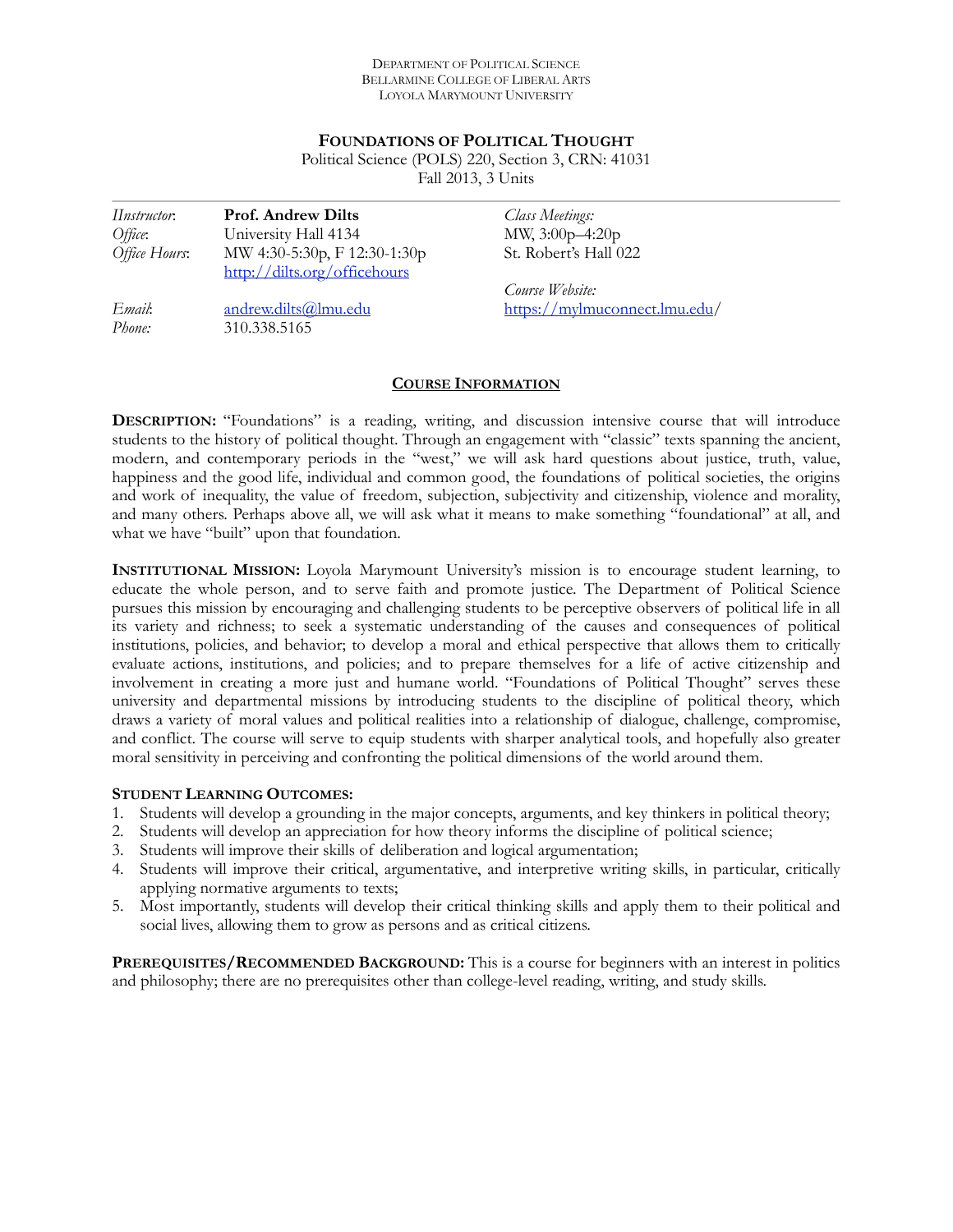#### **COURSE REQUIREMENTS**

- (1) **This is a writing intensive class:** You will submit **five writing assignments** during the semester. Each assignment must be formatted and submitted properly in order to receive full credit, as documented in the course paper requirements, available on MYLMU Connect. Specific requirements for each assignment will be given during the semester. The five assignments are as follows:
	- (1) Critical Reading and Writing
	- (2) Argument Explication
	- (3) Interpretive Essay, Force and Power
	- (4) Interpretive Essay, Equality, Inequality, Freedom, and Slavery
	- (5) Interpretive Essay, The "Problem" of Difference
- (2) You will take part in two **peer-reviews** (tied to writing assignments three and four), editing and commenting on two of your colleagues' papers, and you will submit a **written self-evaluation** of your last paper.
- (3) **Twenty-four (24) hours before** each class meeting, you will post a **reading question** on the course website. Be prepared to present your question at the beginning of class.
- (4) You must **attend class** and be an **active participant** in discussion having **completed each day's assigned reading**. This is a text-driven course, and as such, you must bring your copy of the day's reading to class. Failure to bring the text and your notes on the text will be treated as an absence.

| <b>GRADE BREAKDOWN:</b>      |        | <b>GRADING SCALE:</b> |           |
|------------------------------|--------|-----------------------|-----------|
| First Writing Assignment:    | $5\%$  | A                     | 93-100    |
| Second Writing Assignment:   | $10\%$ | $A-$                  | $90 - 92$ |
| Third Writing Assignment     | $15\%$ | $B+$                  | 88-89     |
| Peer Review #1:              | $5\%$  | В                     | 83-87     |
| Fourth Writing Assignment    | 20%    | $B -$                 | 80-82     |
| Peer Review #2:              | $5\%$  | $C+$                  | 78-79     |
| Fifth Writing Assignment:    | 20%    | C                     | 73-77     |
| Reading questions/Responses: | $10\%$ | $C$ -                 | $70 - 72$ |
| Class Participation:         | $5\%$  | D                     | $60-69$   |
| Attendance:                  | $5\%$  | F                     | $0 - 59$  |
|                              |        |                       |           |

\*\*\**Any student who receives a failing grade for attendance and participation will receive a failing grade for the class*. *Any student who has not turned in all five writing assignments will receive a failing grade for the class.\*\*\**

**PAPER SUBMISSION:** Exact deadlines for papers and writing assignments will be announced in class and posted online. All papers will be submitted electronically and prepared for blind review by the instructor. Submission requirements and formatting details will be posted with each assignment.

**READING QUESTIONS AND RESPONSES:** A good reading question is one that directly and explicitly engages with the text. Your question should cite a specific passage, term, or concept that you are puzzled about, and it should offer your interpretation of the passage at hand. It should be focused on something that genuinely puzzles you in the reading, and which you can probably assume that others find puzzling or confusing as well.

You will submit one question per class meeting. Questions must be **submitted twenty-four (24) hours**  before class meets. Late questions will be accepted for partial credit. Questions posted after class meets will receive no credit. Questions will be graded on a three point scale: Excellent  $= 2$ , Satisfactory (or late)  $= 1$ , Unacceptable (or not submitted)  $= 0$ .

In the unlikely event that students are not keeping up with the reading, the instructor reserves the right to add short reading quizzes without notice.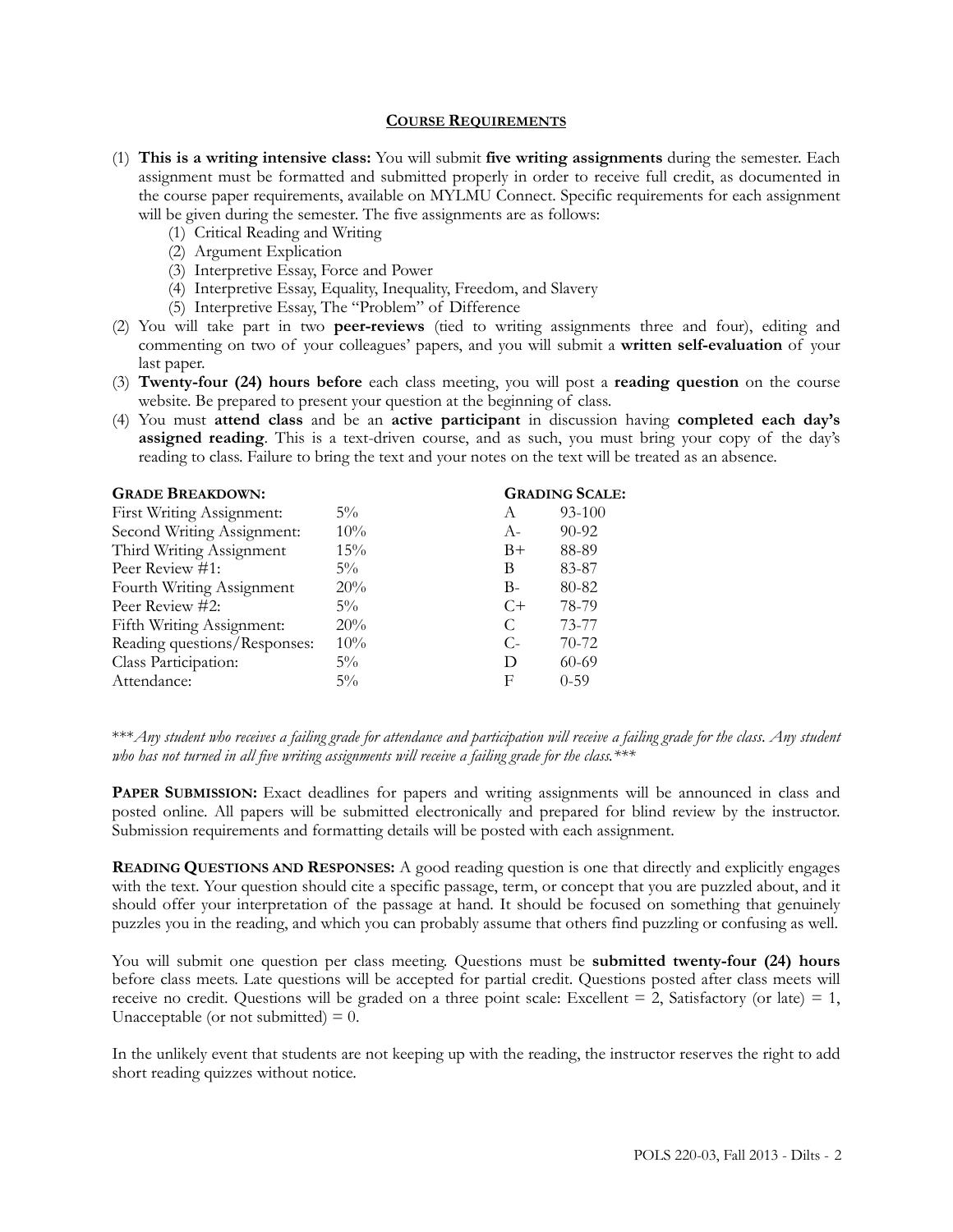#### **COURSE POLICIES**

**ATTENDANCE:** Timely, prepared, and engaged attendance is required. Absences will only be excused in the case of illness or emergency. If there is a conflict between course participation and religious observance, please contact me in advance. It is not necessary to obtain prior approval from the instructor when missing a meeting is unavoidable, but note that students bear the *entire responsibility* for the decision to miss class and for whatever effect that may have on their course grade and their learning experience. Repeated absences and lateness will directly affect the discussion and attendance portion of a student's grade, as detailed in the course requirements section. Participation in class discussions will be evaluated on quality, quantity, and appropriateness of student questions and comments. Please note: it is just as possible to talk *too much* as it is to talk too little in class. Likewise, there is such a thing as active listening, and yes, your professors are capable of distinguishing this from passive listening. If you are worried about your the level and/or quality of your participation, the best thing to do is to come to office hours, where the professor can give you direct feedback throughout the semester, rather than at the end (when it is too late to change your behavior!).

**RESPECT FOR OTHERS:** Given the sensitive nature of the topics explored, a spirit of toleration and civility is crucial for classroom discourse. Students should respectfully listen to others' critiques and articulate responses in a thoughtful manner.

**LATE PENALTIES:** I accept assignments when they are due. Assignments must be turned in at the designated time and place. Failure to turn in an assignment on time is unacceptable except with the prior agreement of the instructor (which will be given only in exceptional circumstances). Except in documented cases of illness or emergency, a penalty of up to a **full letter grade** may be assessed for each day (24hrs) the assignment is late. When assignments are submitted electronically, this includes weekend days.

However, each student may, at their discretion, take a 24-hour extension for *one* of the writing assignments, no questions asked (if you are using your extension please indicate this on the first page of your paper).

**PLAGIARISM & ACADEMIC HONESTY:** Academic dishonesty will be treated as an extremely serious matter. Proven plagiarism of any kind may result in automatic failure of the course, and will be referred to the University for further disciplinary action without exception. I reserve the right to submit your electronic document to plagiarism detection websites if necessary. It is **never** permissible to turn in any work that has been copied from another student or copied from a source (including the Internet) without properly acknowledging the source. It is your responsibility to make sure that your work meets the standard of academic honesty set forth in the "LMU Honor Code and Process" which appears in the LMU Bulletin 2013-2014. It is not permissible to turn in work for a class that has been previously submitted in part, or in whole, for credit in another course. Any doubts of questions related to this policy should be brought to your instructor as soon as they arise and before you turn in the work. You should also refer to the additional statement on academic honesty in the writing requirements posted on the course website.

**GENDER NEUTRAL & GENDER SPECIFIC LANGUAGE, NAMES & ACCENTS:** Academics no longer use the pronoun "he" to apply universally to all persons, nor do we use the term "man," when we are referring to humanity or people in general. In our writing, when we are making generalizations we should use gender neutral pronouns, that is, sie and hir, s/he, him or her, they/their, etc. When referring to a specific person or group of people, we should use the language and pronouns *that they prefer* if we know them. Further, we should be attentive to the spelling and accents of author's names. Finally, all authors must be referred to by their entire names, or only their last names, *not by their first names*, orally and in writing.

Where this is not possible (either because the claim you are making is gendered, or because you are relying on a text that uses gender-exclusive pronouns), you must explain why this is the case. Usually, this requires no more than a footnote (e.g. Locke uses "he" or "mankind" as universals. Add a footnote at your first usage of his language, directly quoted or not, and say that you are following Locke's usage here, and do not mean to endorse his usage). You aren't necessarily required to solve these problems, but you are required to make note these problems and signal your awareness of them.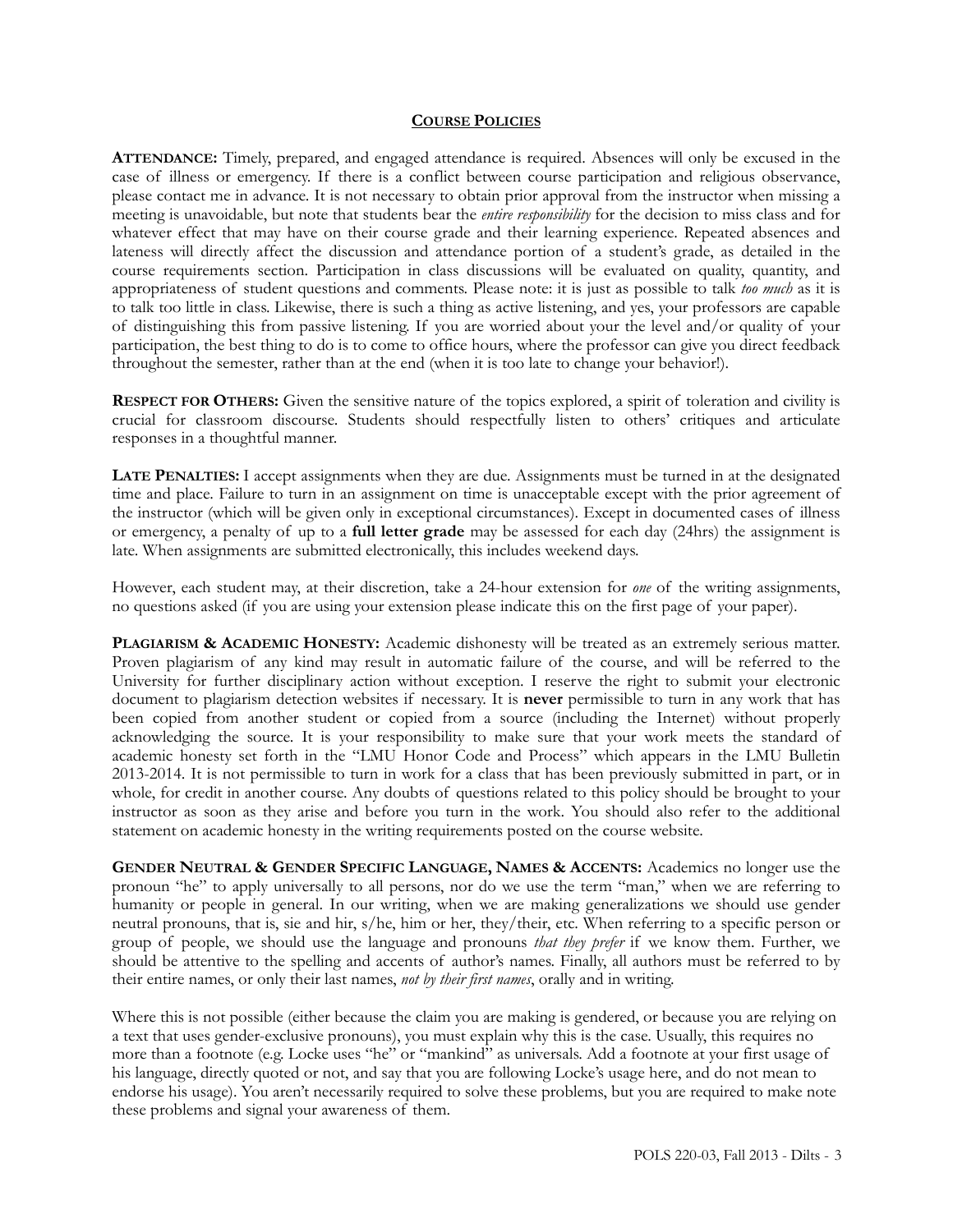**EMAIL COMMUNICATION:** At times I will communicate with the entire class using campus email systems, so it is essential that you regularly check your lion.lmu.edu email address or forward your lion account email to your preferred email address. I encourage you to contact me via email with questions about the course, the material we cover in class, and assignments.

You are expected to be professional in all communication with the instructor. All email communication should be in complete sentences with a proper salutation and conclusion. Treat the email more as a letter and less like a text message. Include a comprehensible subject heading (e.g. "POLS 220 paper question"), address and sign the email, making sure to identify what class you are in (usually instructors are teaching more than one class) and explain clearly what it is that you are inquiring about. Failure to do these will guarantee that you will not get a response. Unless I've explicitly stated otherwise, I will generally check my faculty email only during normal business hours (more or less until 5pm).

Finally, here is a short list of things to which **I will not respond**:

- Questions that can be answered by checking the course syllabus or looking online.
- A request to know **if** you missed anything. (The answer is yes.)
- A request to know **what** you missed. (Instead of asking this through email, take the appropriate next steps to catch up: ask a classmate for notes, meet with me in my office hours, etc.)

**TECHNOLOGY USE DURING CLASS:** You are welcome to bring a computer to class provided that it enables you to engage *more* in the class discussion. You may also use a computer to help you take notes. Email, Twitter, Facebook, or anything at all that is not directly related to the *conversation* we are having will not be tolerated. Using a computer in this way during a seminar is rude and disrespectful to your classmates. **If you need to use a computer in class, you will be expected to post copies of your class notes on the class website** *immediately* **following the class session to share with others.** If you are not willing to do this, do not bring a computer with you. The same applies to e-readers/tablets/phones of any kind, etc. Use of any technology in class that does not directly contribute to our discussions will not be tolerated.

### **E-Reserve texts should be \*printed\* and brought to class. Electronic/digital editions of the texts are not acceptable for this course.**

Your phone (of any kind) must be **turned off and put away** (unless you have received prior permission from the instructor, which will only be given in truly *exceptional* circumstances). If your phone rings during class, be prepared for me to answer it for you, and you will be marked absent for the session.

**OFFICE HOURS:** I look forward to meeting with you all during regularly scheduled office hours, or by appointment when meeting during office hours is not possible. Students who would like to discuss issues raised in the course further than class discussions will permit, or students who encounter difficulties with the course or the assigned material, are especially encouraged to attend office hours. Students are strongly encouraged to schedule office hour appointments in advance and to keep those appointments promptly.

**ACCOMMODATION**: Loyola Marymount University is committed to equality in educational opportunity. Students with special needs as addressed by the Americans with Disabilities Act who need reasonable modifications, special assistance, or accommodations in this course should promptly direct their request to the Disability Support Services Office. Any student who currently has a documented disability (physical, learning, or psychological) needing academic accommodations should contact the Disability Services Office (Daum Hall Room 224, 310-338-4535) as early in the semester as possible. All discussions will remain confidential. Please visit <http://www.lmu.edu/dss> for additional information.

**TENTATIVE NATURE OF THE SYLLABUS:** If necessary, this syllabus and its contents are subject to revision; students are responsible for any changes or modifications distributed in class or posted on MYLMUConnect.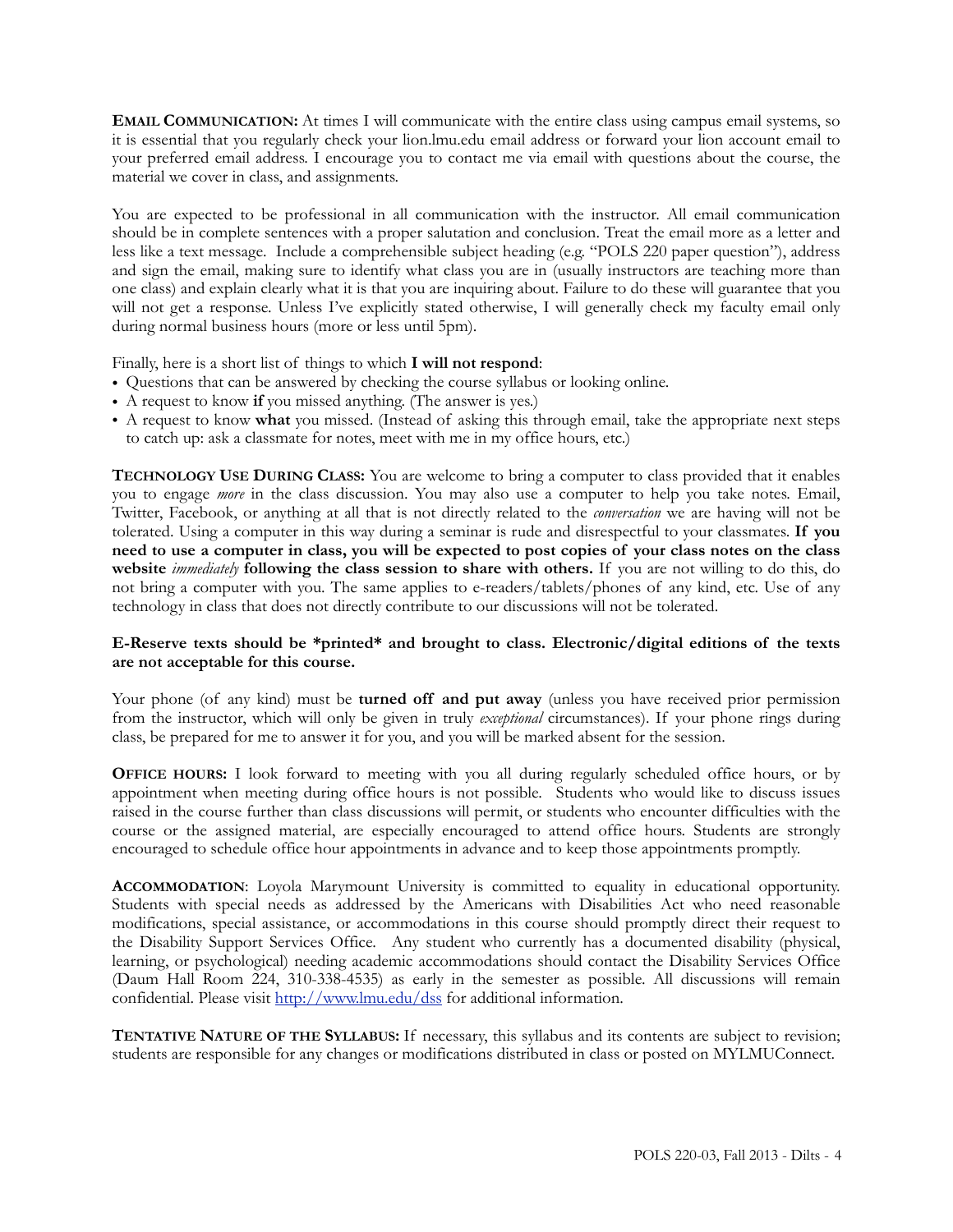#### **REQUIRED TEXTS**

These texts will all be available for purchase from the bookstore. You are welcome to purchase them wherever you please or borrow them from the library, but *please use these editions of the texts* so that we are all literally on the same page during class. You will be expected to come to class with the text in hand. Some readings will be made available via electronic reserve in PDF format. You must **print** hard copies of these readings, i.e. do not bring your computer or e-reader in order to refer to the texts. To repeat: electronic/digital editions of the texts are not acceptable for this course.

#### Required:

- Michael L. Morgan (ed.), *Classics of Moral and Political Theory*, 5th Ed. (Hackett, 2011), ISBN: 9781603844420
- Charles Mills, *The Racial Contract* (Cornell, 1997), ISBN: 9780801484636
- Michael Harvey, *The Nuts and Bolts of College Writing* (Hackett, 2003), ISBN: 0872205738.

#### Strongly Recommended:

• Anthony Weston, *A Rulebook for Arguments*, 4th ed. (Hackett, 2008), ISBN: 978-0872209541.

### **TENTATIVE COURSE SCHEDULE**

#### **Part I: Who should Rule?**

| Week 1:     |                                                                                                                          |  |  |
|-------------|--------------------------------------------------------------------------------------------------------------------------|--|--|
| M Aug. 26:  | Course Introduction                                                                                                      |  |  |
| W Aug. 28:  | NO CLASS - Instructor Absence                                                                                            |  |  |
|             | I. Politics, Action, and Rule                                                                                            |  |  |
| Week 2:     |                                                                                                                          |  |  |
| M Sep. 2:   | LABOR DAY, NO CLASS                                                                                                      |  |  |
| W Sep. 4:   | Sophocles, Antigone [CMPT pp. 1-30].<br>**Writing Assignment #1 (Critical Reading & Writing) Due in Class**              |  |  |
|             |                                                                                                                          |  |  |
| Week 3:     |                                                                                                                          |  |  |
| M Sep. 9:   | Plato, Republic Book 1 [CMPT pp. 31-33. 75-93].                                                                          |  |  |
| W Sep. 11:  | Plato, Apology [CMPT pp. 46-63].                                                                                         |  |  |
| Week 4:     |                                                                                                                          |  |  |
| M Sep. 16:  | Plato's Crito & Phaedo Death Scene [CMPT pp. 64-74].                                                                     |  |  |
| W Sep. 18:  | Max Weber, Politics as a Vocation [CMPT pp. 1321-1360; but skim from pp. 1331-1349].                                     |  |  |
|             | II. Force and Power                                                                                                      |  |  |
| Week 5:     |                                                                                                                          |  |  |
| M Sep. 23:  | Niccolo Machiavelli, The Prince [CMPT pp. 504-534].<br>**Writing Assignment #2 (Explication) Due, 9/23 @ 5pm via Email** |  |  |
| W Sep. 25:  | Niccolo Machiavelli, The Prince [CMPT pp. 534-553].                                                                      |  |  |
| Weeks 6:    |                                                                                                                          |  |  |
| M Sep. 30:  | Thomas Hobbes, Leviathan, Introduction and Chs. 1-7 [CMPT pp. 575-599]                                                   |  |  |
| $W$ Oct. 2: | Thomas Hobbes, Leviathan Chs. 10-11, 13-14, 16 (focus on chs. 10 and 13) [CMPT pp.<br>604-612, 618-625, 632-633].        |  |  |
|             |                                                                                                                          |  |  |